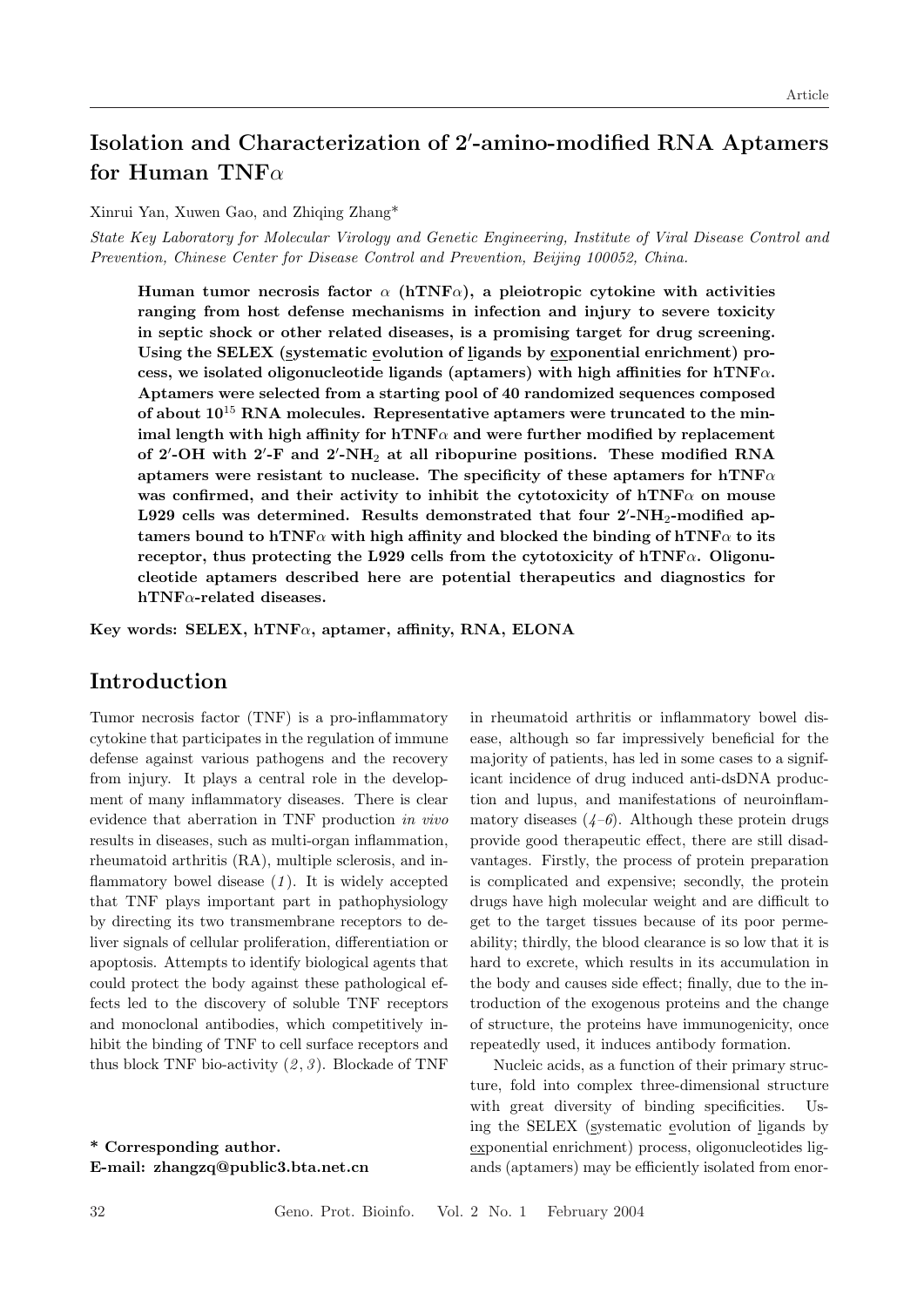mous randomized libraries of RNA, DNA, or modified nucleic acids that bind with high affinity and specificity to a wide range of selected molecular targets  $(7)$ . Aptamers can be highly potent antagonists of specific protein-protein interactions with following advantages. They do not depend on animals, cells, or even in vivo conditions produced by chemical synthesis with extreme accuracy and reproducibility. Once denatured, functional aptamers could be regenerated easily within minutes. They are stable to long-term storage and can be transported at ambient temperature  $(8)$ . The potential utility of aptamers as therapeutic or diagnostic agents is considerably enhanced by chemical modifications that lend resistance to nuclease attack. In particular, substitution at the  $2'$ position of ribonucleotides with  $2'$ -amino  $(2'$ -NH<sub>2</sub>),  $2'$ -fluoro  $(2'$ -F), or a variety of  $2'$ -O-alkyl moieties confers resistance to ribonucleases that utilize the  $2'$ -OH group for cleavage of the adjacent phosphodiester bond  $(9)$ . This technology has been applied to a wide range of targets including growth factors, enzymes of HIV, and inflammation-inducing enzymes. The first aptamer that has proceeded to Phase II clinical trial is NX-1838, an injectable angiogenesis inhibitor used to treat macular degeneration-induced blindness  $(10)$ .

Here we report the screening of human TNF $\alpha$  $(hTNF\alpha)$  aptamers from an oligonucleotide library with 40 randomized sequences composed of about 10<sup>15</sup> RNA molecules. Representative aptamers were truncated to minimal sequence with high binding activity and modified by replacement of  $2'$ -OH with  $2'$ -F and 2'-NH<sub>2</sub> at all ribopurines. Aptamers described here represent an initial set of lead compounds in our ongoing effort toward the development of potent and specific hTNF $\alpha$  antagonists.

## Results

## Cloning and sequencing of selected oligonucleotides

RNA aptamers for hTNF $\alpha$  were isolated from an oligonucleotide library with 40 randomized sequences. Twelve rounds of selection were performed, and enzyme-linked oligonucleotide assay (ELONA) was used to evaluate the binding affinity between the production of every round and hTNF $\alpha$  (Figure 1). As no further improvement in binding affinity was observed after Round 12, sequences in the pool of the 12 rounds were cloned respectively, and then plasmids of the 40 clones were purified. Biotin-labeled RNA aptamers



Fig. 1 Binding affinity analysis of aptamers with ELONA. Oligonucleotides were labeled by biotin, and  $5 \mu$ g/mL hTNF $\alpha$  was coated in every well. The binding affinity for hTNF $\alpha$  was determined by ELONA as described in Materials and Methods.

were prepared by in vitro transcription. The binding affinity was evaluated by filter binding assay, and 20 clones with higher affinity for  $hTNF\alpha$  were sequenced among the 40 clones (Table 1). All the sequences were different from each other. There was no signal in the negative control of RNA library and hTNF $\alpha$ , neither in the blank control of RNA aptamer 1 alone.

#### Analysis of selected oligonucleotides

Ligands containing the primary structure motif of GGAG/AAAGU/AG were Aptamers 5, 8, 9, 15, and 20. Aptamers 5, 8, 9, 15, and 16 shared the conserved primary structure motifs CGNAGAA. Aptamers 1, 5, 8, 9, and 15 shared the conserved primary structure motifs GAG/AAAG. Ligands containing the primary structure motif of GAG/AUUA were Aptamers 5, 6, 13, 14, and 15. Aptamers 6, 8, 9, 10, 12, 18, 19, and 20 shared the same motif of CUUG. Other sequences were not obviously related to any other sequence. These motifs shared by some aptamers maybe related to the part that binds to hTNF $\alpha$ . However, the secondary structure is the most important for ligand binding.

The 20 aptamers were grouped into three major families based on their secondary structures analyzed by RNA structure software (Figure 2). Ligands containing the secondary structure of a small unclosed loop in the center and two stems beside the middle loop were defined as Family I. Aptamers 3, 7, 12, 14, 16, and 18 were grouped into Family I. Ligands with 3-5 small loops bin between stems in a line were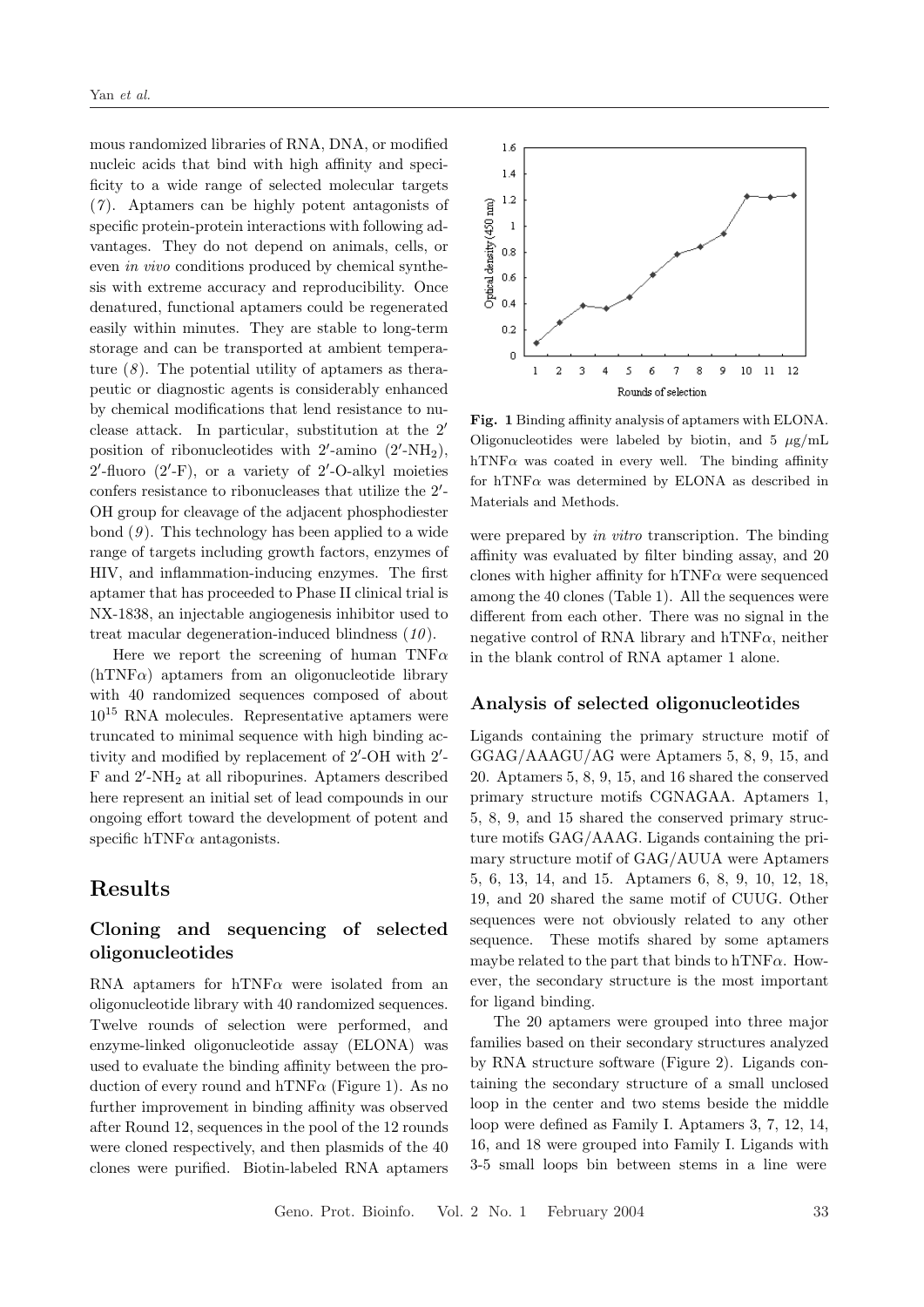| Family | Aptamer                     | Sequence of variable region*              |  |  |
|--------|-----------------------------|-------------------------------------------|--|--|
| T      | 3.1                         | CCCCGGGUUCUGUAUGAUCCGACCGGUCAGAUAAGACCAC  |  |  |
|        | 7.5                         | CGCAUCGUUUGCGUGGCGUGUCCGGGCGCCGAUUCGUAAA  |  |  |
|        | 12                          | CUAGGCGGAUUGUUUCGAUUCUUUGCCUUGUCCCUAGUGC  |  |  |
|        | 14.8                        | CGUAUAUACGGAUUAGGUUGUAGCUCAGACCAGUAAUGUC  |  |  |
|        | 16.3                        | CGUGCUAGAUGCUACGAGUGGUCUCCUCACGUAGAAGGGG  |  |  |
|        | 18.10                       | GGUCCCACAUAGGUUGGUCUUGUUGUAUGGGCUGUUUGCA  |  |  |
| H      | 1                           | GUGUUUUGGGAGAGAAAAAGGGGGAGCCUUUACUUUGUUGG |  |  |
|        | $\mathcal{D}_{\mathcal{L}}$ | GACGAUGUUAUCAGGGAGUUGGGAUCAUAUAGUCUUACAU  |  |  |
|        | $\overline{4}$              | CGCAAGAGCCGCCCUAAUGGUUCAAUGGUAACUGUAUAUG  |  |  |
|        | 6                           | GACUUCUUGUGCCAUUAUGAAUUAUUGCUAAUCCUCUUGA  |  |  |
|        | 8.6                         | AGGACGUACUUGGAAAAGAGGCGCGAAGAACCUGGUAUGU  |  |  |
|        | 9                           | UAGGACGUACUUGGAAAAGAGGCGCGAAGAACCUGGUAUG  |  |  |
|        | 10                          | UGGCCACCUUGCCACUCUUCCUUGCAUAUUUUACUCCCGC  |  |  |
|        | 11.7                        | CAAGCCGAGGGGGAGUAUCUGAUGACAAUUCGGAGCUCCA  |  |  |
|        | 13.2                        | UCAUGGUGUGUGAGUUAGCUCACGUGCCGUUUCGAAGGCG  |  |  |
|        | 17.9                        | CAUGGGCUAGACCGGCAUAAAACUGCUGUAGUUGCACGCC  |  |  |
|        | 19                          | UGGCCACCUUGCCACUCUUCCUUGCAUAUUUUACUCCCGC  |  |  |
|        | 20.4                        | CGUUGUAGUAGUGGCUUGGGCAUAACUCAGUUAAACACUA  |  |  |
| IΗ     | 5                           | GACCGCGGAAAAGGAAGGAAUUAGAUACAACGGAGAAGUG  |  |  |
|        | 15                          | GACCGCGGAAAAGGAAGGAAUUAGAUACAACGGAGAAGUG  |  |  |

Table 1 Sequences of 20 RNA Aptamers for hTNF $\alpha$ 

\*Aligned sequences isolated from the affinity-enriched RNA pools are shown. For each clone only the variable 40-nt region is shown.



Fig. 2 Three representative secondary structures of RNA stem-loops and sequences binding to hTNF $\alpha$  were predicted.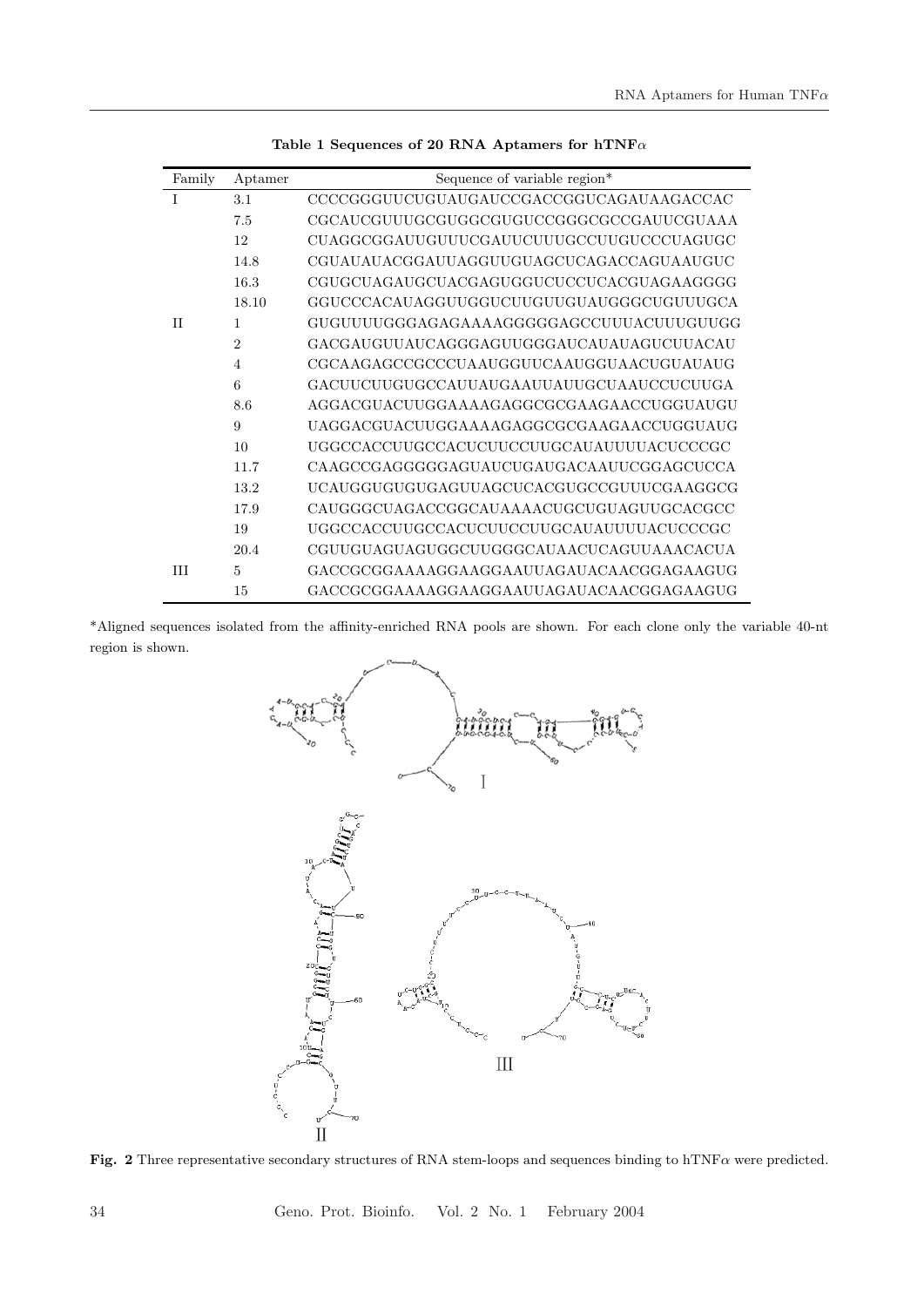defined as Family II. Aptamers 1, 2, 4, 6, 8, 9, 10, 11, 13, 17, 19, and 20 were grouped into Family II. Ligands with a big loop in the center and 2-3 stems in the loop were defined as Family III. Aptamers 5 and 15 were grouped into Family III. We selected 10 clones with higher affinity by ELONA (Figure 3), which were Aptamers 3, 7, 8, 11, 13, 14, 16, 17, 18, and 20, belonging to Families I and II. The binding affinity of Family II is higher than that of Family I.



Fig. 3 Binding affinity of RNA Aptamers 1–20 with hTNF $\alpha$ . 5  $\mu$ g/mL hTNF $\alpha$  was coated in every well except blank control. 1–20: biotin-labeled RNA aptamers; 21: biotin-labeled RNA library; 22: tRNA; 23 and 24: blank control. Biotin-labeled RNA Aptamers 1 and 2 were added to uncoated wells.

Although possible base pairing interactions for some ligands may be identified, generally between the 5'-fixed sequence and nucleotides on the 3'-side of the conserved sequence motif, no predicted secondary structure common to most of the ligands is evident. Some of the fixed sequences in Family I were involved in the formation of the secondary structure, but whether the stem-loop structure formed by fixed sequence is pivotal for the binding activity remains unknown. It appears that some aptamers in Families I and II formed new secondary structures, but none in Family III did.

### Nitrocellulose filter binding

The affinities of 10 truncated biotin-labeled aptamers for hTNF were determined by filter binding. The result indicated that ligands showed very high affinity for hTNF $\alpha$ . Removal of fixed sequence didn't decrease their affinity. The fixed sequence of the 10 aptamers does not contribute to the proteinoligonucleotide binding interaction.

### ELONA test

To determine the affinities of different concentration aptamers for hTNF $\alpha$ , ELONA was performed as described in Materials and Methods. The concentrations of biotin-labeled RNA aptamers were from 800 nM to 50 pM (Figure 4). The result indicated that the biotin-labeled RNA library had low binding affinity for hTNF $\alpha$ , but RNA Aptamers 3.1, 13.2, 16.3, 20.4, 7.5, 8.6, 11.7, 14.8, 17.9, and 18.10 had high binding affinity. RNA Aptamers 13.2, 7.5, 11.7, and 14.8 had higher binding affinity than the others, and 800 pM of RNA Aptamer 11.7 could get positive signals. So the RNA aptamer is available for detecting  $hTNF\alpha$ .

## Inhibition of hTNF $\alpha$ -mediated cytotoxicity

As shown in Figure 5, no inhibition was observed with equimolar concentrations of RNA library for the identification of antagonists of hTNF $\alpha$  activities. RNA Aptamers 3.1, 13.2, 16.3, 20.4, 7.5, 8.6, 11.7, 14.8, 17.9, and 18.10 with high affinity for hTNF $\alpha$ showed a clear inhibitory effect on hTNF $\alpha$ -induced cytotoxicity, and the cytotoxicity in vitro is in a dosedependent fashion. RNA Aptamers 13.2, 7.5, 11.7, and 14.8 showed higher inhibition effect on hTNF $\alpha$ induced cytotoxicity. 1 nM aptamer is enough to inhibit the cytotoxicity. We found that there is no similarity between the RNA aptamer sequences and the gene of hTNF $\alpha$ . This suggests that the identified sequence is likely to bind to  $hTNF\alpha$  and inhibit the binding of hTNF $\alpha$  to its receptor.

### Size minimization

To prepare an aptamer for in vivo experimentation, we made three alterations: size minimization, further stabilization against nuclease activity, and incorporation of a bioconjugation handle for addition of biotin. Ideally, such changes maintain the affinity and specificity of the aptamer. Reducing the size of the RNA resulted in a few changes to the sequence compared with the initial clone; the stem was shortened and changes were made in the stem to optimize both transcription and stability. To identify the minimal sequence elements that confer high binding affinity for hTNF $\alpha$ , we used predictions based on conserved secondary structure motifs to derive truncated aptamers with high affinity from the oligo, and totally got four such aptamers (Table 2). The secondary structure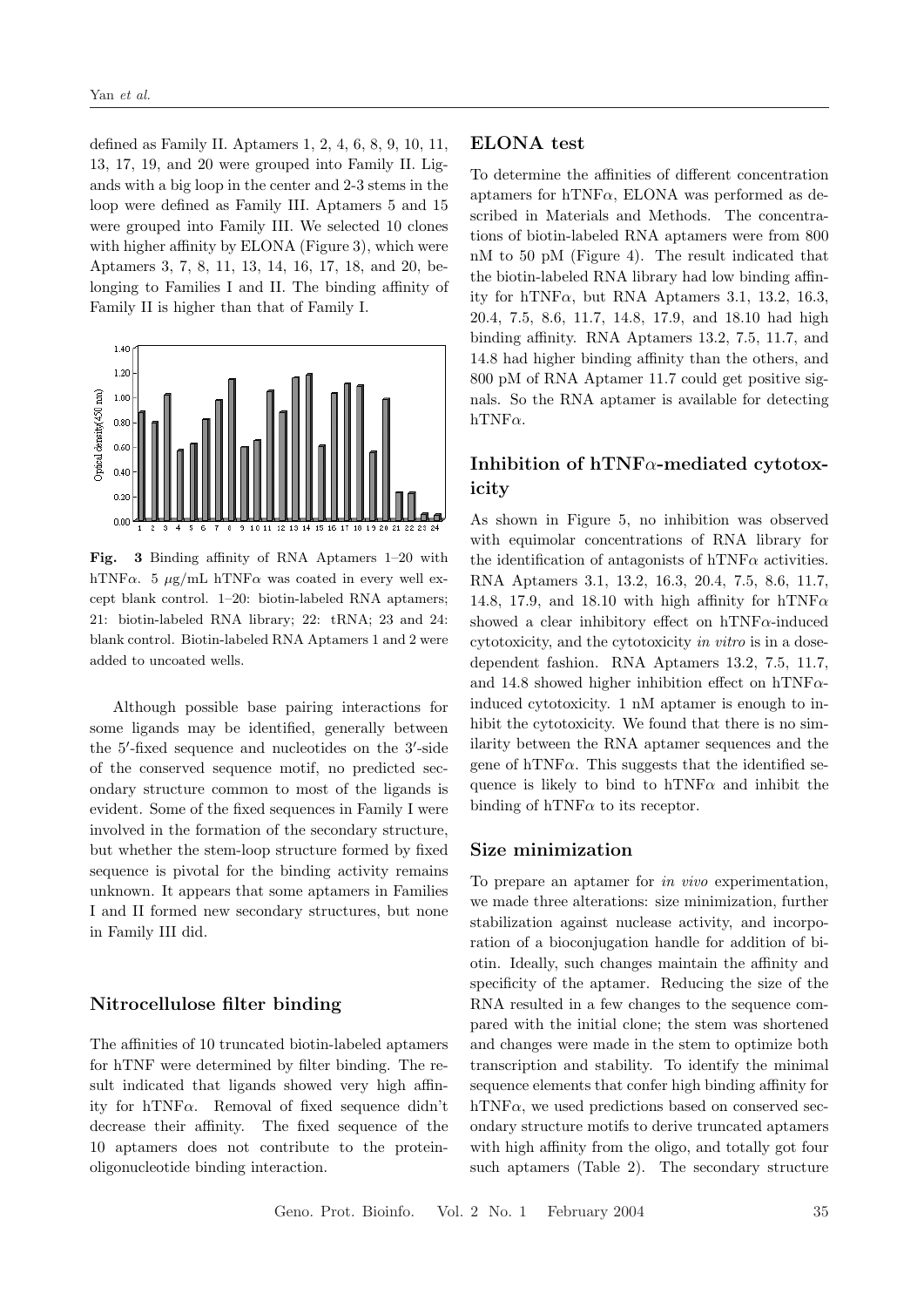

Fig. 4 Binding affinity of random sequences of 10 RNA aptamers for hTNF $\alpha$ . 1–10: biotin-labeled RNA Aptamers 3.1, 13.2, 16.3, 20.4, 7.5, 8.6, 11.7, 14.8, 17.9, and 18.10; 11: biotin-labeled RNA library. 5 µg/mL hTNFα was coated in every well. The binding affinity for hTNFα was determined by ELONA. The concentrations of biotin-labeled RNA aptamers were from 800 nM to 50 pM.



Fig. 5 Protection of RNA aptamers to L929 cell destructed by TNF. 1–10: RNA Aptamers 3.1, 13.2, 16.3, 20.4, 7.5, 8.6, 11.7, 14.8, 17.9, and 18.1; 11: RNA library. The cytotoxic effect of hTNFα was assayed on L929 cell line. The concentrations of biotin-labeled RNA aptamers were from 800 nM to 800 pM.

| Table 2 Sequences of Four Truncated RNA Aptamers for $hTNF\alpha$ |  |  |  |
|-------------------------------------------------------------------|--|--|--|
|-------------------------------------------------------------------|--|--|--|

| Aptamer             | Sequence <sup>*</sup>                             |
|---------------------|---------------------------------------------------|
| T <sub>1.7.5</sub>  | CGCAUCGUUUGCGUGGCGUGUCCGGGCGCCGAUUCGUAAA          |
| T <sub>2.13.2</sub> | UCAUGGUGU <b>GUGAGUUAGCUCACGUGCCGUUUCGAAGGC</b> G |
| T3.11.7             | CAAGCCGAGGG <b>GGAGUAUCUGAUGACAAUUCGGAGCUCC</b> A |
| T4.14.8             | CGUAUAUACGGAUUAGGUUGUAGCUCAGACCAGUAAUGUC          |

\*The truncated aptamers are shown in black and the deleted are in gray.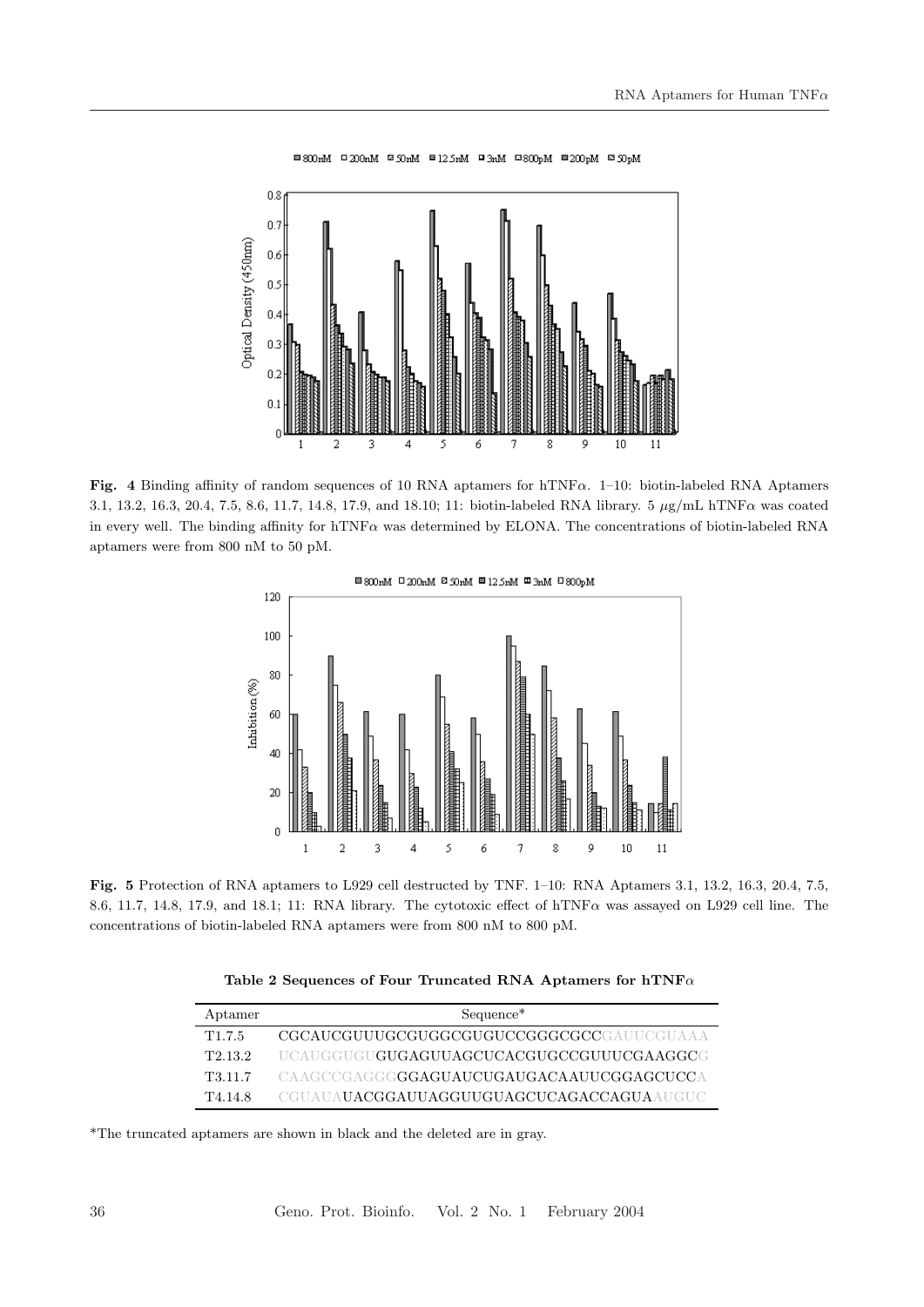showed that there were two types of the aptamer structures (Figure 6). The truncated four clones T1.7.5, T2.13.2, T3.11.7, and T4.14.8 came individually from Aptamers 7.5, 13.2, 11.7, and 14.8. Their binding affinity and biological effect changed after truncation. The sequence of the 30-nt fragment with high affinity, named T1.7.5, encompassed the conserved sequence motif, and an oligonucleotide corresponding to the selected fragment (10 nucleotides of 3'-end truncated aptamer derived from oligonucleotide 7.5) showed an approximately 3-fold loss in binding affinity for  $hTNF\alpha$  relative to the full-length ligand. Further truncation at the 3'- or 5'-end of this molecule caused a precipitous loss in affinity. The resultant 30-nt aptamer T2.13.2 included all of the

consensus secondary structure motifs. In contrast, up to 9 additional nucleotides could be removed from the 5 0 -end with little or no effect on binding affinity. The resultant 28-nt aptamer T3.11.7, with 11 nucleotides of 5'- and 3'-end truncated aptamer, derived from clone 11.7. They not only have the same secondary structure but also the same affinity as the initial fulllength oligonucleotides. Deletion of 11 nucleotides from 5'-end and 1 nucleotide from 3'-end of aptamer reduced the length of the putative stem. For the 29-nt aptamer T4.14.8, removal of an additional base pair from the base of the proposed stem (6 nucleotides of 5'-end and 5 of 3'-end derived from clone 14) did not affect the binding affinity.



Fig. 6 Predicted secondary structures of the truncated aptamers, T1.7.5, T2.13.2, T3.11.7, and T4.14.8, which individually came from 7.5, 13.2, 11.7, and 14.8.

#### Further nuclease stabilization

For RNA aptamers, a  $2'$ -NH<sub>2</sub> or  $2'$ -F group replaced the ribose 2'-OH group of pyrimidines. After that the binding affinity assay was carried out. The results indicated that the binding affinity of modified RNA aptamer decreased (Figure 7). The binding affinity of truncated aptamer T1.7.5 modified by  $2'$ -NH<sub>2</sub>pyrimidine was higher than that of 2'-F-pyrimidine. The half-life of these modified aptamers in serum was increased, compared to the typical half-life of 5 min or less for natural RNA molecules. Increased stability of  $2'$ -NH<sub>2</sub>-modified and  $2'$ -F-modified RNAs was observed with selected aptamers for hTNF $\alpha$ . The stability of RNA aptamer T3.11.7 was examined in mouse serum at 37℃ from 0 to 16 h. Samples were taken

at 0, 1, 2, 4, 8, and 16 h.  $OD_{test}/OD_{undigest}$  was calculated to describe the stability of oligonucleotides (Figure 8). After 1 h, 80% of unmodified T3.11.7 were degraded. The results indicated that the half-life of unmodified RNA aptamer was several minutes, while the half-life of modified RNA aptamer was prolonged to 8 h.

## Inhibition of hTNF $\alpha$ -mediated cytotoxicity by minimized and modified aptamers

The original and NH<sub>2</sub>-modified RNA aptamers T3.11.7 were transcribed in vitro by T7 polymerase and used to test their ability to inhibit hTNF $\alpha$ induced cytotoxicity. Both RNA aptamer T3.11.7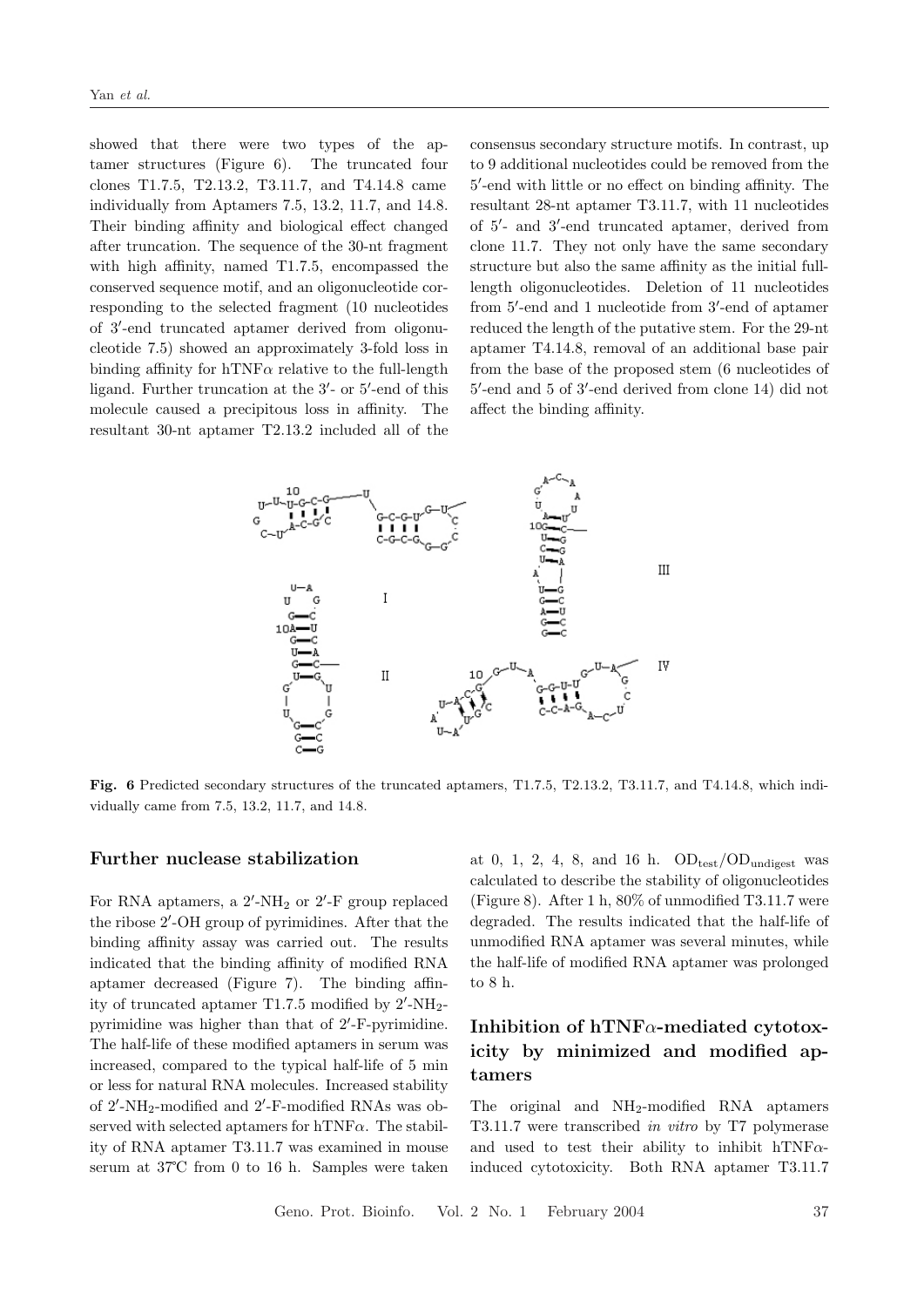

Fig. 7 Binding affinity of modified RNA aptamers. Truncated aptamers  $T3.11.7$  and  $T2.13.2$  were modified by  $2'$ -F-pyrimidine and 2'-NH<sub>2</sub>-pyrimidine. Modified aptamers were labeled by biotin, and 5  $\mu$ g/mL hTNF $\alpha$  was coated in every well. The binding affinity for  $hTNF\alpha$  was determined by ELONA. The concentrations of biotin-labeled RNA aptamers were from 800 nM to 50 pM.



Fig. 8 Comparision of the stability of unmodified and 2 0 -NH2-pyrimidine modified RNA in human serum. Unmodified RNA T3.11.7 and  $2'$ -NH<sub>2</sub>-pyrimidine modified RNA corresponding to it in sequence were prepared by in vitro transcription from the same synthetic DNA tamplate. Both RNAs were internally biotin-labeled and incubated at a concentration of 50 nM 85% human serum supplemented with 10 mM phosphate buffer (pH 7.4). Aliquots from unmodified and  $2'$ -NH<sub>2</sub>-pyrimidine modified RNA incubation mixtures were withdrawn at indicated time intervals, frozen in dry ice until the end of the experiment, and loaded onto 20% denaturing polyacrylamide gels to resolve labeled degradation products. Absorbance of purified RNA was detected at 260 nm, and  $OD_{test}/Od_{undigest}(\%)$  were calculated.



Fig. 9 A. Inhibition of hTNF $\alpha$ -induced cytotoxicity in L929 cell by RNA aptamer T3.11.7 and 2'-NH<sub>2</sub>-modified aptamer T3.11.7. The concentrations of RNA aptamers were from 300 nM to 1 nM. Each concentration of hTNF $\alpha$ and aptamer mixture was tested in triplicate. **B.** Inhibition of 1 or 10 U hTNF $\alpha$ -induced cytotoxicity in L929 cell by RNA aptamer T3.11.7. The cytotoxic effect of the hTNFα was assayed oh L929 cell line. The concentrations of RNA aptamers were from 800 nM to 800 pM. Each concentration of hTNF $\alpha$  and aptamer mixture was tested in triplicate.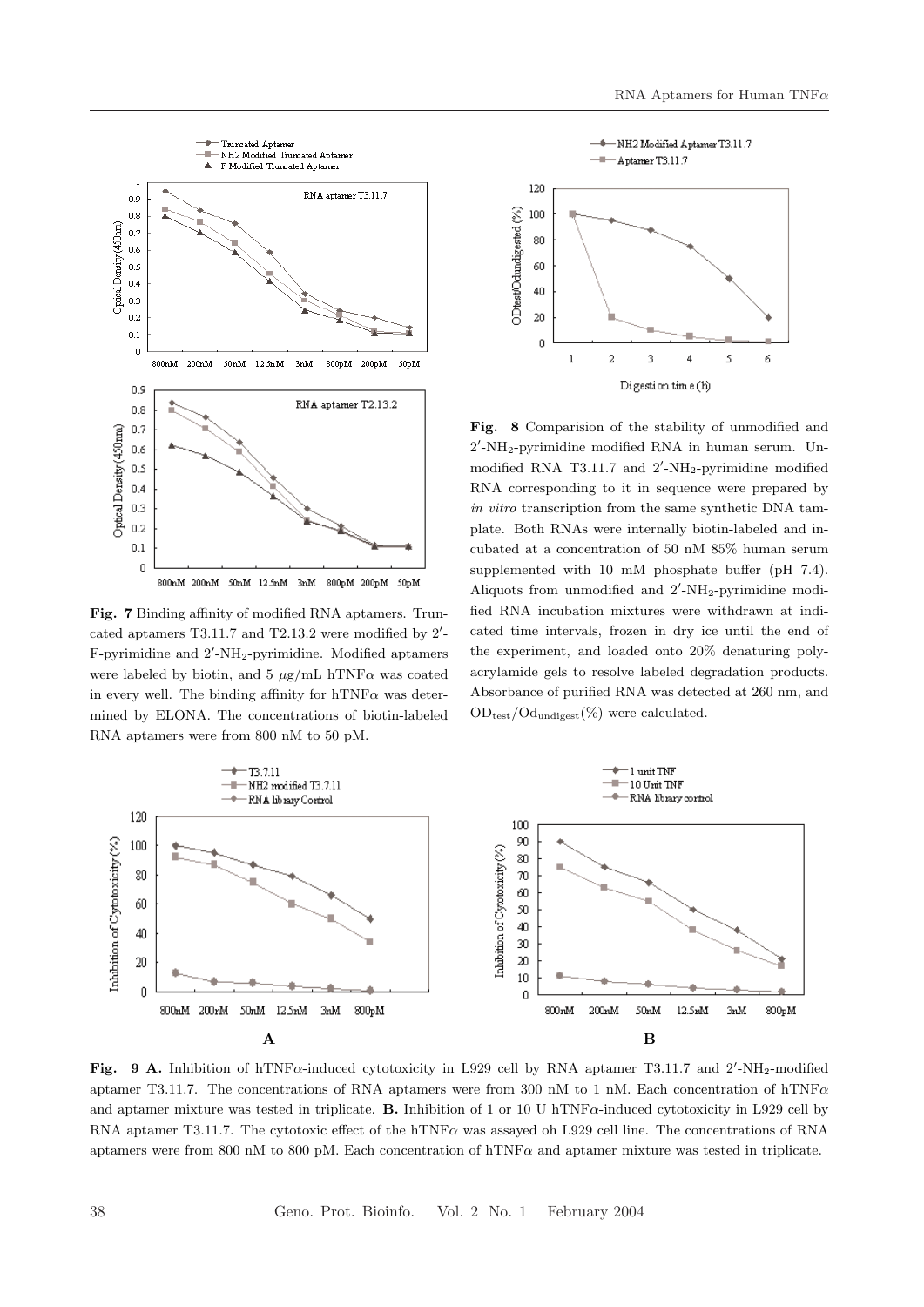and NH2-modified aptamer T3.11.7 showed a clear inhibitory effect on  $hTNF\alpha$ -mediated cytotoxicity in L929 cells, whereas no inhibition was observed when equal concentrations of RNA library were tested (Figure 9A). Both T3.11.7 aptamers inhibited the cytotoxicity in a dose-dependent fashion. The inhibition rate of original T3.11.7 is  $50\%$ -100%, while that of NH<sub>2</sub>modified T3.11.7 is 20%-90%. The result showed that the biological activity decreased after modification.

Serially diluted modified RNA aptamer T3.11.7 was preincubated with 1 U and 10 U hTNF $\alpha$  (Figure 9B). The results indicated that the levels of inhibition by modified T3.11.7 depend on the concentrations of used hTNF $\alpha$ . It can inhibit 1 U hTNF $\alpha$ effectively, but for 10 U hTNF $\alpha$ , the inhibitory decreased.

The aptamers selected in this study could inhibit hTNF $\alpha$ -mediated cytotoxicity in vitro on mouse cell lines. As the binding of hTNF $\alpha$  to its receptors is a prerequisite for its biological activities, the ability of the aptamers to inhibit hTNF $\alpha$ -induced cytotoxicity suggests that it mimics the binding site of hTNF $\alpha$ membrane receptor.

## Discussion

Previous work has shown that the approach to inhibit the binding of hTNF $\alpha$  and its receptor can reduce the cytotoxicity of hTNF $\alpha$  (11). So our studies have focused on the identification of RNA aptamers binding to hTNF $\alpha$ . In order to identify a physiologically active, nuclease-stabilized aptamer that inhibited the function of hTNF $\alpha$  in vitro, we got 20 oligonucleotides that were truncated to the minimal sequence capable of their binding affinity for hTNF $\alpha$  (28–31) nt) and were further modified by 2'-F-pyrimidine and 2 0 -NH2-pyrimidine where the substitution was tolerated. Furthermore, one 2'-NH<sub>2</sub>-modified aptamer is able to significantly inhibit  $hTNF\alpha$ -mediated cytotoxicity in mouse fibroblast cell line L929. Results demonstrate that the aptamers potently inhibit the binding of hTNF $\alpha$  to the receptors.

The 20 oligonucleotides with high affinity for hTNF $\alpha$  were sequenced and no identical sequence was found. Their secondary structure was analyzed by RNA structure software. The data indicated that the secondary structure is the most important for the ligand binding. Molecular recognition of nucleic acids can arise by virtue of binding specificity at the level of primary and secondary structure; however, it is at the level of tertiary structure that the highest level

of selectivity with non-nucleotide ligands should be achieved. Single strand of RNA that are folded into complex secondary and tertiary conformations, including local regions of duplex structure, may be distorted as a result of base mismatches, bulges, pseudoknots, and hairpins. The binding affinity of oligonucleotides is based on the secondary and tertiary structures.

In this report, biotin-labeled UTPs were incorporated by in vitro transcription with the ratio of UTPs to biotin-UTPs as 2:1. The result of ELONA was calculated according to the number of UTPs. Since almost all the oligonucleotides have the same number of UTPs, we can use them to determine the binding affinity of aptamers for hTNF $\alpha$ . Aptamers promise to be smaller in size and less complex than antibodies, easy to manufacture and modify, chemically consistent between lots, compatible with most current assay formats, and stable during storage  $(12)$ .

A cloned aptamer sequence is typically 70–80 nt in length. Because reduced size may lead to increased tissue penetration rates  $(13)$ , make these aptamers clear from the blood more rapidly than the full-length aptamer, which is an advantage for in vivo imaging, and will lead to more efficient chemical synthesis, we focused on size reduction. It is desirable to identify the minimal high-affinity aptamer sequence. Generally, the 5'-fixed and 3'-fixed sequences have no predicted secondary structure common to most of the ligands. The results of ELONA and SPR demonstrated that truncated oligonucleotides bound to hTNF $\alpha$  with the same affinity as originals.

To be applicable in cell culture studies, we generated nuclease-resistant aptamers in which all pyrimidine residues were substituted by  $2'$ -NH<sub>2</sub>- and  $2'$ -Fmodified monomers. This modification is known to protect the majority of serum nucleases so that such aptamers can be applied in the presence of biological materials in which normal RNA would rapidly degrade  $(14)$ . Four truncated aptamers were modified by  $2'$ -F and  $2'$ -NH<sub>2</sub>, followed by affinity analysis. We found affinity reductions in all modified oligonucleotides. The affinity of the  $2'$ -NH<sub>2</sub>-pyrimidine hTNF $\alpha$  aptamers was indeed higher than that of most 2 0 -F-pyrimidine ligands. The stability of RNA aptamers in mouse serum was enhanced.

In pathological conditions caused by excessive production of hTNF $\alpha$ , such as in rheumatoid arthritis or septic shock, the neutralization of high-level hTNF $\alpha$ using anti-hTNF $\alpha$  monoclonal antibodies (mAb) or recombinant forms of soluble hTNF $\alpha$  receptors might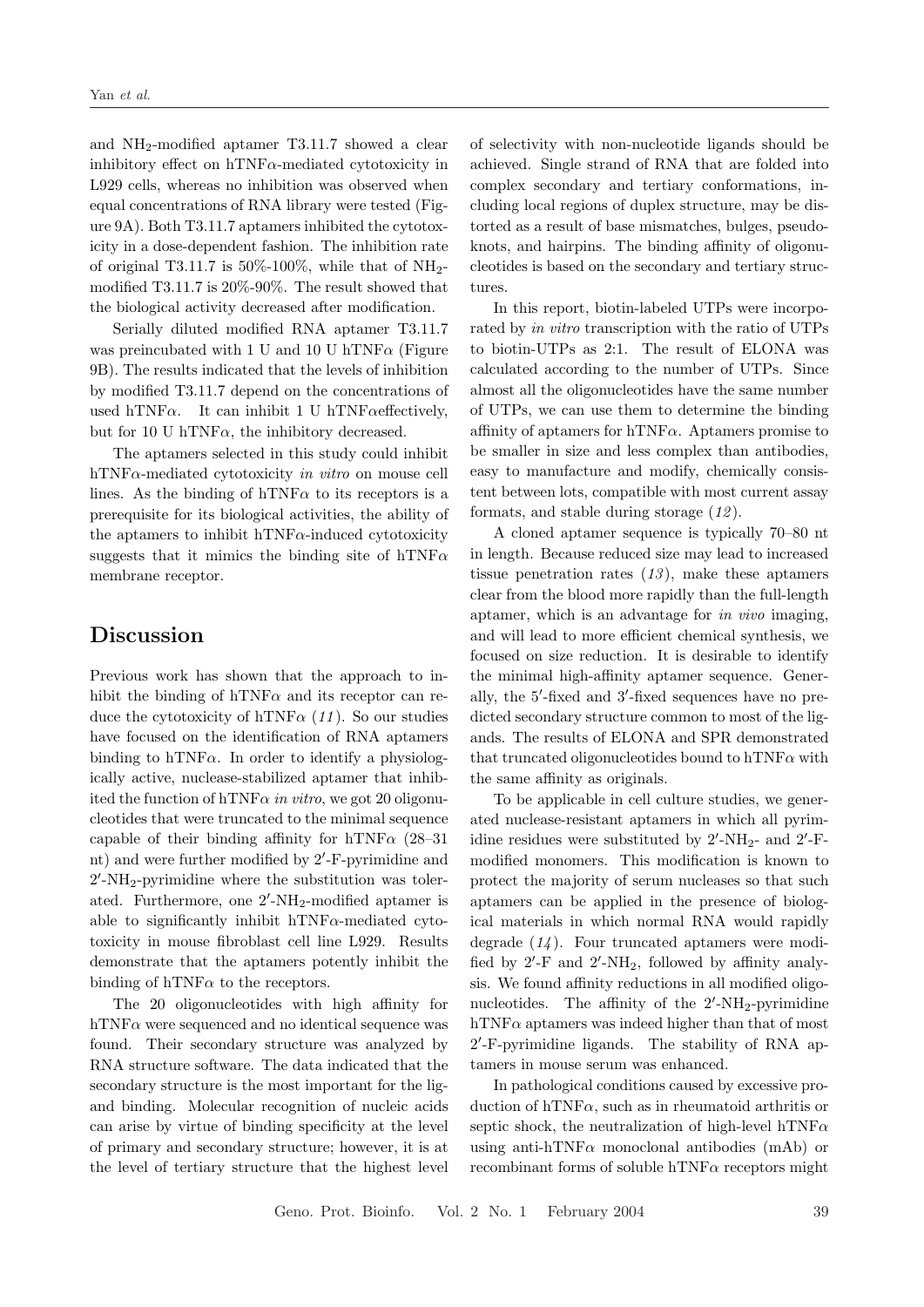be the strategy of choice. However, the use of these approaches has several limitations: chimerical or humanized mAb, after repeated administrations, might induce a neutralizing antibody response resulting in less effective treatment. hTNF $\alpha$  is a trimer molecule, and for its effective inhibition, at least two molecules of the hTNF $\alpha$  receptor, expressed as fusions with the immunoglobulin G molecule, are required  $(15)$ . In the case of recombinant forms of soluble hTNF $\alpha$  receptors, these molecules can be unstable in vivo, immunogenic, and could exert an agonistic effect by acting as hTNF $\alpha$  carriers. The use of low-molecularweight synthetic peptides as antagonistic molecules is another approach, but they have only low affinity and biological effect. So aptamer might be a suitable alternative for the in vivo blockade of hTNF $\alpha$ . In vitro, the modified hTNF $\alpha$  aptamers inhibit the binding of hTNF $\alpha$  to cell surface hTNF $\alpha$  receptors expressed on L929 cells. Thus, the aptamers that specifically inhibit hTNF $\alpha$  may have great utility in combating a variety of  $hTNF\alpha$  human diseases.

## Materials and Methods

### Reagents

Recombinant hTNF $\alpha$  was prepared by our laboratory. The protein was resuspended in phosphatebuffered saline (PBS) to a concentration of 1  $\mu$ g/ $\mu$ L and stored at –20℃ in small aliquots before use. Aliquots were stored at 4℃ for up to 4 weeks after thawing.  $2'$ -F- and  $2'$ -NH<sub>2</sub>-pyrimidine nucleotriphosphates were purchased from Ambion (Austin, USA). T7 Riboprobe kit was purchased from Promega (San Luis Obispo, USA). HATF membrane was purchased from Millipore (Bedford, USA). Purification system was purchased from Qiagen (Valencia, USA). DNA oligonucleotide template libraries 5'-GGGAGGACGATGTTA(N)40AAGAAGACTCGCA AGA-3' (N means any nucleotide) were prepared by chemical synthesis. T7 RNA polymerase promoter sequence localized at the 5'end of each template. Oligonucleotide primers (Primer 1: 5'-GGGAGGACGATGTTA-3'; Primer 2: 5'-TCTTGCGAGTCTTCTT-3' ; Primer 3: 5'-TAATACGACTCACTATA-3'; Primer 4: 5'  $5^{\prime}$ TAATACGACTCACTATAGGGAGGACGATGTTA-3 0 ) were synthesized by Takara (Dalian, China) for template amplification and reverse transcription. Double-stranded DNA templates were prepared by annealing Primers 1 and 2 to the libraries and extending the primers using MLV virus reverse transcriptase (Biolabs, Beverly, USA) at 37℃. 1 nmol of RNA library was synthesized by in vitro T7 transcription from the PCR-amplified double-stranded DNA pool. RNAs were purified from denaturing (7 M urea) polyacrylamide gels by excising and crushing the gel slice containing the RNA and soaking it for several hours or overnight in 2 mM EDTA. Approximately 5 nmol of RNA was obtained from each transcription.

### The SELEX protocol

The SELEX process of affinity selection followed by amplification of the selected pool has been described in detail  $(16)$ . In brief, one round of selection and amplification was performed as follows. hTNF $\alpha$  was mixed with RNA in binding buffer of PBS with 1 mM MgCl<sup>2</sup> and 10 mM DTT. After incubation at 37℃ for 30 min, the mixture was passed through  $0.45~\mu m$ Type HATF nitrocellulose filters to collect complexes of hTNF $\alpha$  with RNA. Then RNAs were eluted from the filters by eluting buffer (binding buffer with 10 mM EDTA) and incubated in a 2:1 mixture of phenol (pH 7) and 7 M urea. After precipitation from the aqueous phase, RNAs were annealed to Primer 2 and reverse transcribed using MLV reverse transcriptase. The resultant cDNAs were amplified with 15 cycles of PCR using Primers 2, 3 and 4. Transcription of the PCR product that yielded a new library enriched for sequences with affinity for hTNF $\alpha$ .

### Cloning and analysis of oligonucleotides

After 12 rounds of selection and amplification, individual molecules in the selected pools were cloned with pGEM-T Vector (Promega). Standard transformation was performed. Colonies grown on agar plates were picked randomly for culture. The plasmid in each colony was prepared using QIAwell Plasmid Purification System and sequenced by Takara. The primary structure sequences were analyzed by Macaw 2.05 software and conservative sequences were found. The secondary structure was predicted by RNA structure 3.5 software, which is based on the theory of the smallest free energy, Zuker algorithm. Sequences were grouped into families according to their different secondary structures.

### Nitrocellulose filter binding

Nitrocellulose filter binding was used to assess aptamer affinity for hTNF $\alpha$ . Biotin-labeled UTPs were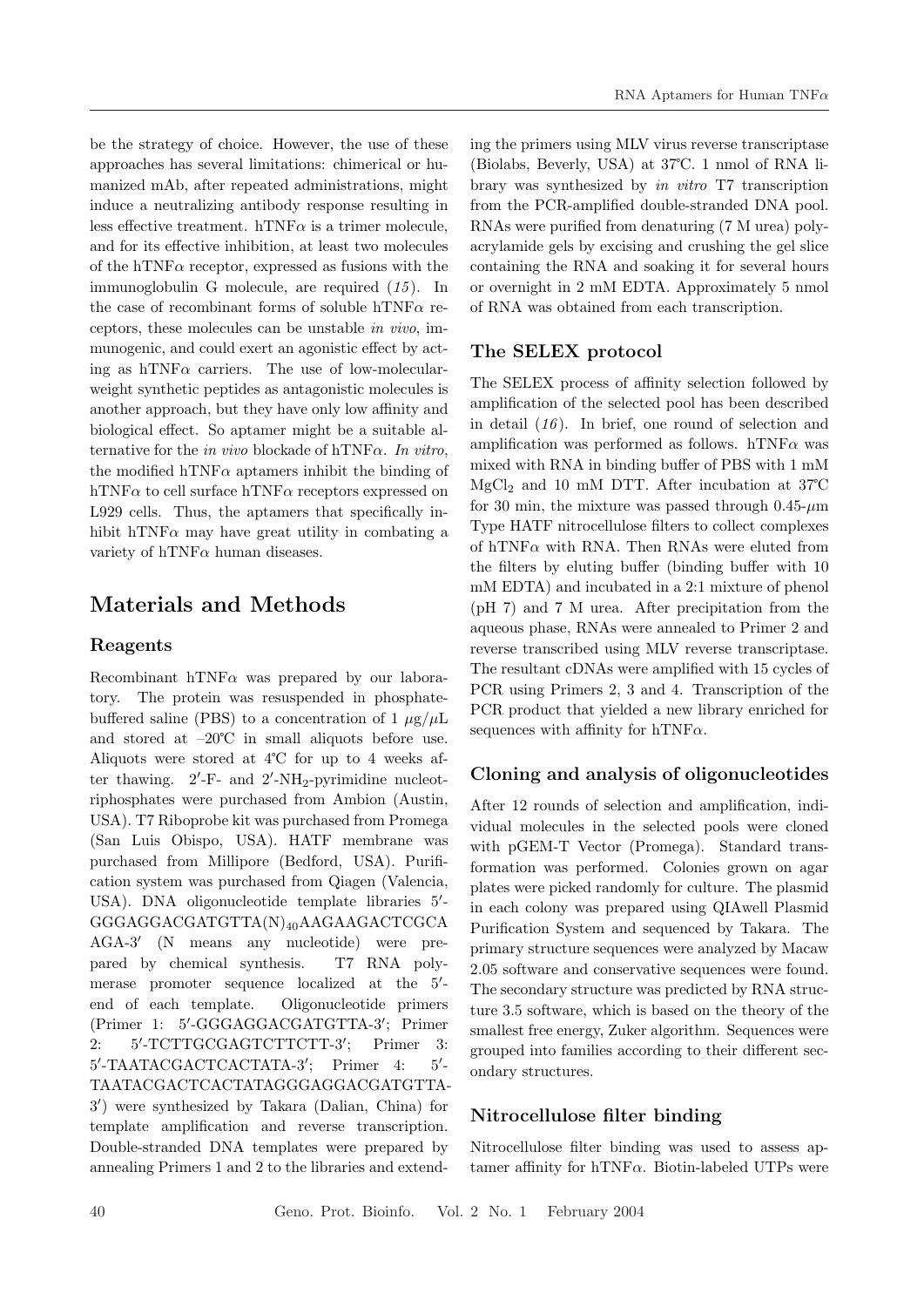incorporated by in vitro transcription with the ratio of UTPs to biotin-UTPs as 2:1. The results of filter binding assay and ELONA were calculated according to the number of UTPs. Then we incubated the labeled aptamers in low concentrations (typically less than 70 pM) with various concentrations of hTNF $\alpha$  or without proteins in binding buffer at 37℃ for 30 min. Samples were dotted on prewashed  $0.45$ - $\mu$ m nitrocellulose filters followed by a 5-10 mL wash with binding buffer. Filters were incubated with HRP-Streptavidin after blocked with 1% BSA (bovine serum albumin). The fraction of RNA that bounds to protein was measured by OPD substrate.

### ELONA test

Microtiter plate was coated overnight at  $4^{\circ}$ C with 50  $\mu$ L/well of a 5  $\mu$ g/mL solution of the hTNF $\alpha$  dissolved in  $0.1$  M NaHCO<sub>3</sub>, pH 9.0. After 3 times washing with PBS/Tween, the plate was blocked for 2 h at 37°C with 100  $\mu$ L PBS containing 1% BSA in each well. Following 3 times washing with PBS/Tween, the diluted RNA aptamers were added to wells and incubated at 37℃ for 30 min. After 3 times washing with PBS/Tween, 50  $\mu$ L diluted Horseradish Peroxidase conjugated streptavidin was added to each well and the incubation was washed. Then TMB and  $H_2O_2$ were added. The plate was developed at room temperature for 10 min and read at 450 nm wave length.

## Optimization of high affinity RNA aptamers

Aptamers that come out of a SELEX experiment are full-length sequences containing the fixed sequences that were included to aid the amplification process. These full-length aptamers are generally 70–80 nt long and could be truncated to eliminate nucleotide stretches that are not important for direct interaction with the target or folding into the structure that facilitates target binding. The identification of truncated aptamers restricted to the minimal target-binding domain requires more effort, while it has been successfully carried out to obtain functional aptamers less than 40 nt long  $(17)$ .

In the majority of cases, the fixed sequence regions used for primer binding are unimportant for aptamer function and can be eliminated, thereby producing short aptamer sequences. Aptamers could be truncated and modified with high affinity. The DNA template of truncated RNA aptamer was chemically

synthesized and transcribed by T7 RNA polymerase, then the binding affinity was detected. Whether further truncation should be done was decided by what the result was. At last, we got the truncated oligonucleotide that retained an affinity for hTNF $\alpha$  equivalent to that of the full-length one.

### Stability of aptamers in mouse plasma in vitro

The stabilities of RNA-based aptamers in vitro were examined in rat serum at 37℃ . Fresh serum was obtained from a Balb/c mouse's eyes and was treated with 20 mmol/L sodium phosphate buffer. Test ligands were added to the serum to the final concentration of 300 nmol/L. The final serum concentration was 85% as a result of the addition of buffers and aptamers. From the original 100  $\mu$ L incubation mixture,  $20 \mu L$  aliquots were withdrawn at various periods and added to  $2 \mu L$  of 500 mmol/L EDTA (pH 8.0), respectively. The mixtures were then frozen in dry ice and stored at –20℃ until the end of the experiment. After purification, half of the sample was analyzed by PAGE and stained by  $AgNO<sub>3</sub>$ , the rest was detected at 260 nm wavelength.  $OD_{test}/OD_{undigest}$  were calculated to describe the stability of oligonucleotides.

## Inhibition of hTNFα-mediated cytotoxicity

The mouse fibroblast cell line L929 were cultured in RPMI 1640 medium (Gibco, New York, USA) supplemented with  $10\%$  (V/V) heat inactivated FCS (foetal calf serum) and antibiotics (100 U/mL penicillin, 100  $\mu$ g/mL streptomycin). The cytotoxic effect of the hTNF $\alpha$  was assayed on L929 cell line. Cells were plated into 96-well flat bottomed microtitre plates (Nunc, Roskilde, Denmark) at  $2\times10^5/\text{mL}$  of the culture medium at 37℃ in the presence of 5%  $CO<sub>2</sub>$  incubator for 24 h. Serially diluted RNA aptamers in the same culture medium were preincubated with a constant amount of hTNF $\alpha$  at 37°C in the presence of  $5\%$  CO<sub>2</sub> incubator for 1 h. The mixture was plated in triplicate in the cells in the presence of 2  $\mu$ g/mL actinomycin D and incubated at 37°C for 24 h in the presence of 5%  $CO<sub>2</sub>$  incubator. Viable cells were stained after incubation with 500  $\mu$ g/mL MTT (thiazolyl-blue) at 37°C for 4 h. Then, 1% SDS (pH 4.5) was added. Absorbance of each well was read at 570 nm wave length. Inhibition rate was calculated by the formula: